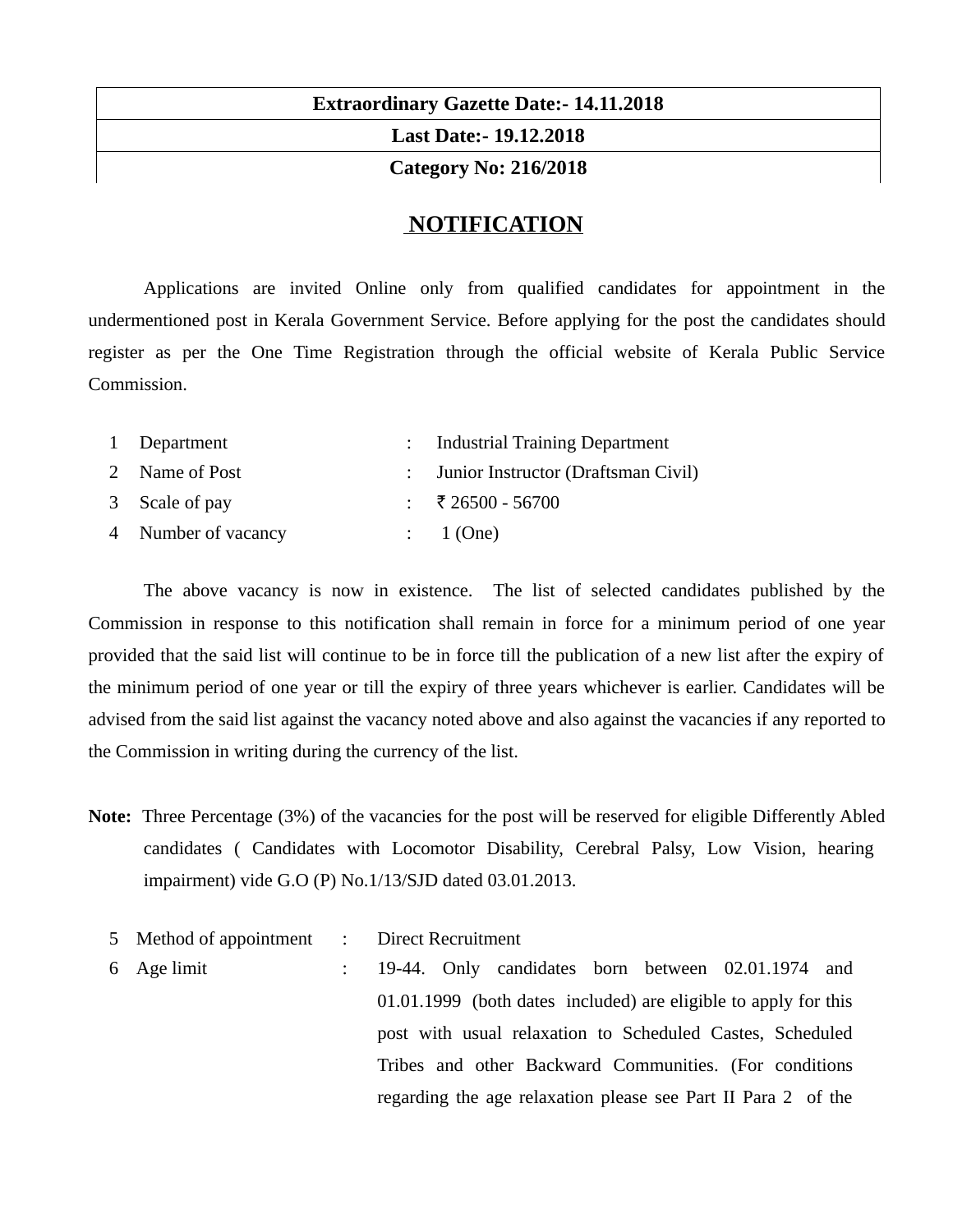## **7 Qualifications** :

- 1 S.S.L.C or its equivalent qualification
- 2(a) National Trade Certificate in the appropriate trade with three years experience in the trade after obtaining the certificate.

OR

(b) National Apprenticeship Certificate in the appropriate trade with one year experience after obtaining the certificate.

OR

(c) Diploma in the appropriate branch of Engineering from a Government or Government Recognized polytechnic or its equivalent qualification.

**Note**:- (1) Rule 10 a (ii) of part II of KS&SSR is applicable

 (2) Candidates who claim equivalent qualification instead of qualification mentioned in the notification shall produce the relevant Government order to prove the equivalency

at the time of verification, then only such qualification shall be treated as equivalent

to the prescribed qualification concerned.

- (3) The experience gained by a Workshop Attender in the trade can also be deemed to be qualifying experience in the trade for selection to this post.
- (4) Candidates belonging to SC/ST are exempted from the qualification of Experience.

 (5) Candidates who claim qualification 2(a) or (b) should obtain experience certificate in the format given in Annexure itself and enter details regarding experience (certificate number,date, name of post, period, issuing authority, name of institution etc) and upload scanned image of the same in the profile to make submission of application possible. Candidates should produce the certificate as and when called for the same.

## **CERTIFICATE OF EXPERIENCE**

Name of firm (Company/Corporation/Govt. Dept./ Co-operative Institution etc). **:**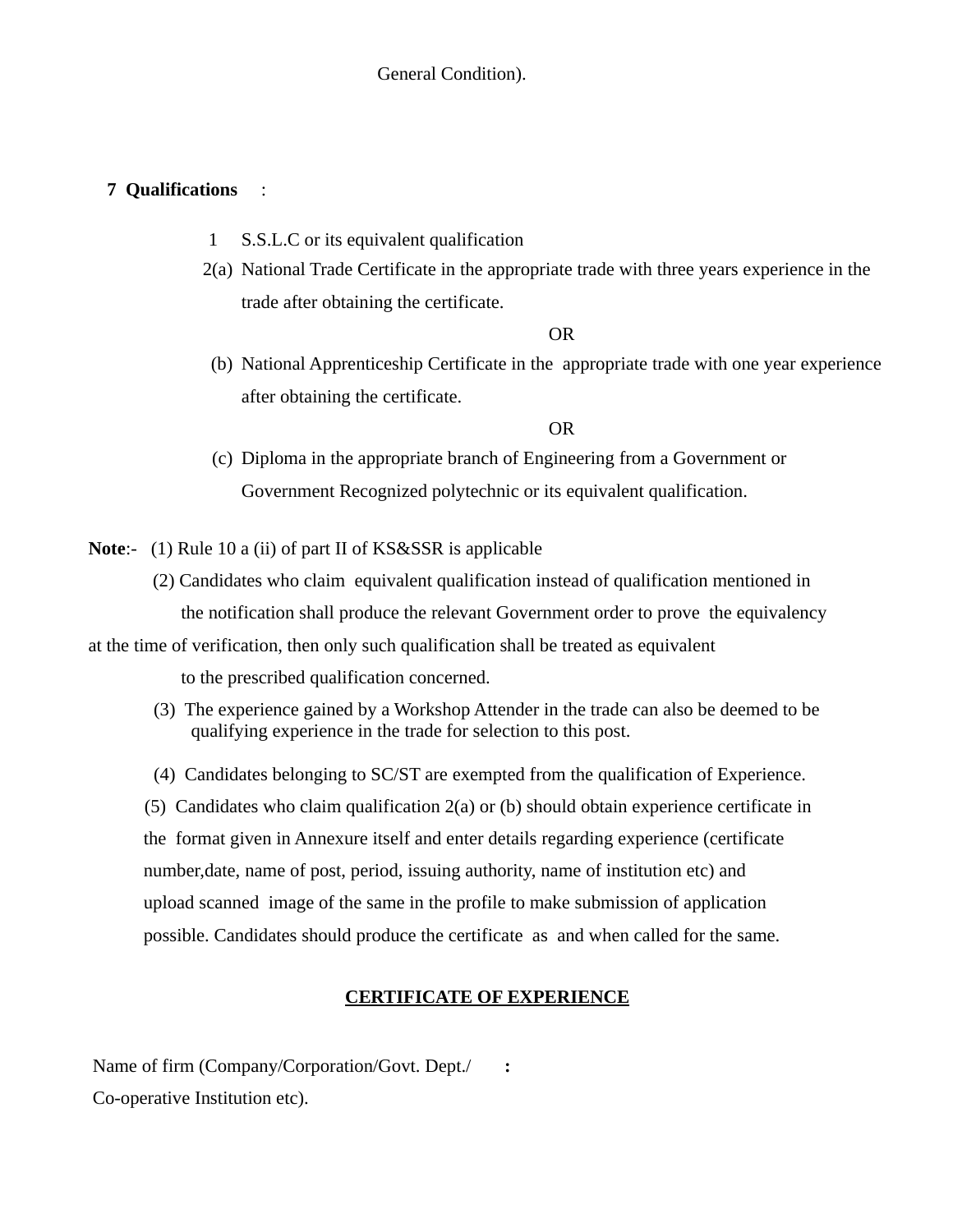| Registration No.                                    |                             |
|-----------------------------------------------------|-----------------------------|
| (SSI Registration or any other Registration Number) |                             |
| With date of Registration                           |                             |
| Authority from where Registration obtained          |                             |
|                                                     |                             |
|                                                     | This is to certify that the |

| above mentioned person has worked/has been working/is working in this Institution as (here       |  |  |  |  |
|--------------------------------------------------------------------------------------------------|--|--|--|--|
| enter the name of post holding or held and the nature of assignment ie. Regular worker/Temporary |  |  |  |  |
|                                                                                                  |  |  |  |  |
|                                                                                                  |  |  |  |  |

## **Dated Signature, Name and Designation of the issuing Authority Place : with Name of Institution**

**(Office Seal)**

## **DECLARATION**

|  | Also certified that I am the Authorised Officer to inspect the registers kept by the employer as per |  |  |  |
|--|------------------------------------------------------------------------------------------------------|--|--|--|

the provisions of the …............................Act/Rules of the State/Central Government.

 **Signature with date Name of Counter Signing Officer with Designation and Name of Office who is the notified enforcement officer as per Act and Rules.**

Place: Date:

**Date of Issue :**

**(Office Seal)**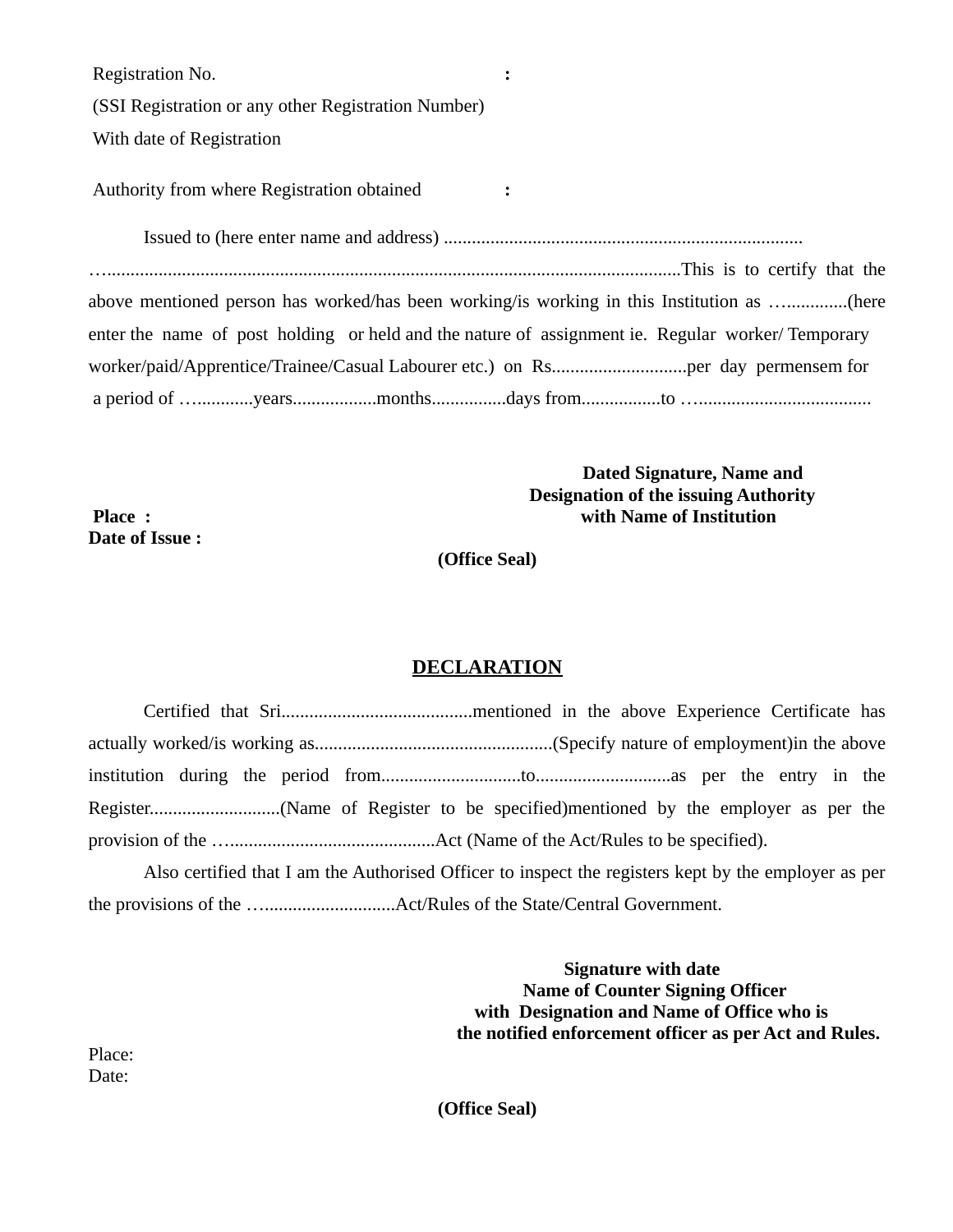## **NB: The veracity of the experience certificate will be subjected to scrutiny and legal actions will be initiated against those issue or produce bogus certificate**

8. **Probation** : Every person appointed to this post shall, from the date on which joins duty, be on probation for a total period of two years of duty within a continuous period of three years.

#### **9. Method of submitting applications :-**

(a) Candidates must register as per 'ONE TIME REGISTRATION' with the Official Website of Kerala Public Service Commission [www.keralapsc.gov.in](http://www.kerealapsc.gov.in/) before applying for the post. Candidates who have registered can apply by log in on to their profile using their User-ID and password. Candidates must click on the 'Apply Now' button of the respective posts in the Notification Link to applying for a post. The photograph uploaded should be one taken after 31.12.2010. Name of the candidate and the date of taking photograph should be printed at the bottom portion. The photograph once uploaded meeting all requirements valid for 10 years from the date of uploading. There is no change in other instructions regarding the uploading of photographs. No application fee is required. Candidates shall take a printout of the application by clicking the link Registration card in their profile. Candidates are responsible for the correctness of the personal information and secrecy of password. Before the final submission of the application on the profile candidates must ensure correctness of the information on their profile. They must quote the User-ID for further communication with the Commission. Application submitted is provisional and cannot be deleted or altered after submission. The application will be summarily rejected if non-compliance with the notification is found in due course of processing. Documents to prove qualification, experience, community, age etc. have to be produced as and when called for.

**(b)** "Candidates who have AADHAR Card should add AADHAR as ID Proof in their profile."

**10. Last date for receipt of applications :- 19.12.2018** Wednesday up to 12 Midnight.

#### 11. **Address to which applications are to be sent:-** [www.keralapsc.gov.in](http://www.keralapsc.gov.in/)

12. " If a Written/OMR/Online Test is conducted as part of this selection, Admission Ticket for eligible candidates will be made available in their Profile for One Time Registration and the date of downloading will be included in the Examination Calender. Candidates can download Admission Ticket **for 15 days from this date.** Candidates who have downloaded the Admission